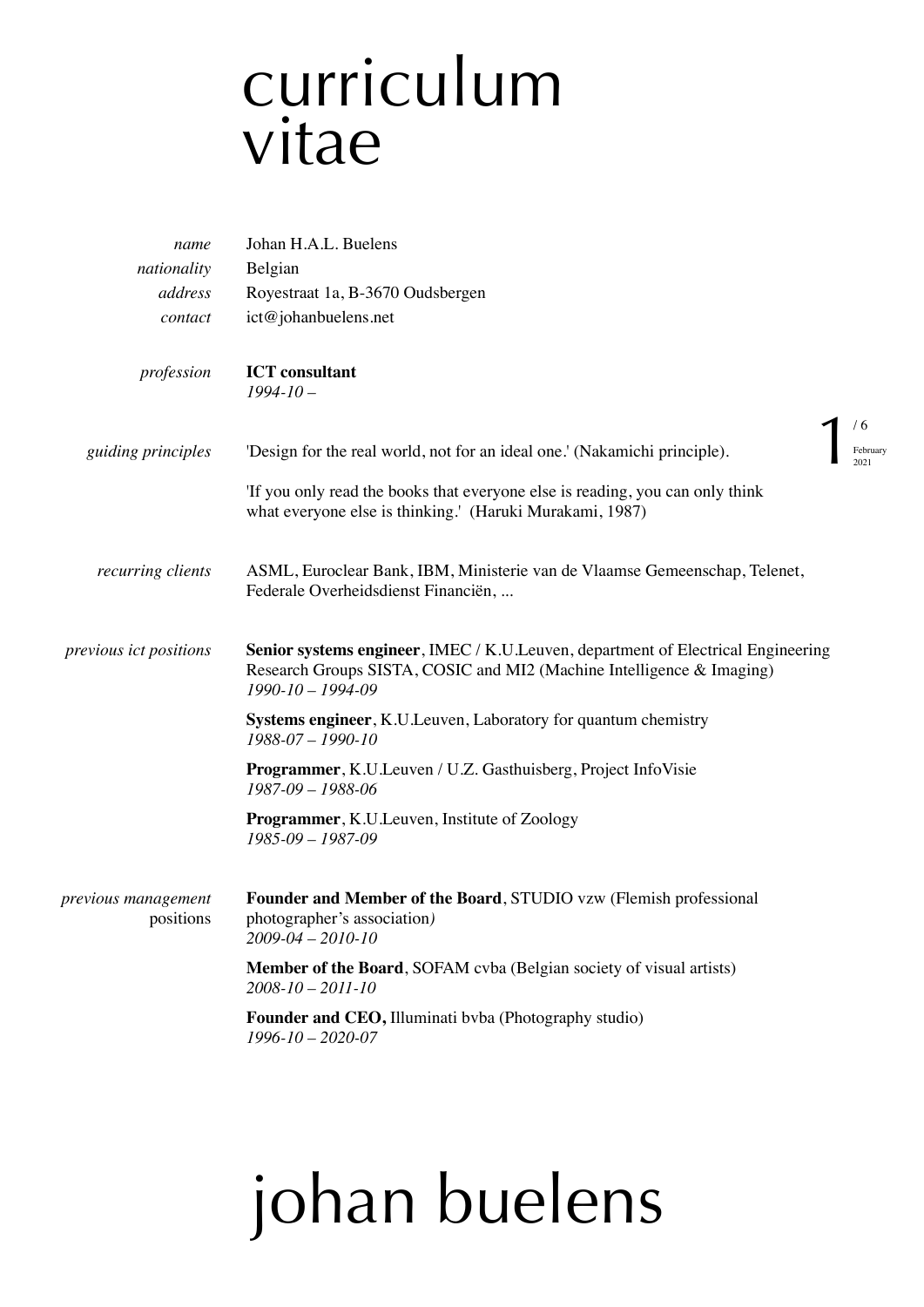### curriculum vitae

| command of   | Dutch: native language                                                                                                                                                                                                                            |  |
|--------------|---------------------------------------------------------------------------------------------------------------------------------------------------------------------------------------------------------------------------------------------------|--|
| languages    | French: native language                                                                                                                                                                                                                           |  |
|              | <b>English:</b> above average                                                                                                                                                                                                                     |  |
| education    | <b>Master's degree in Biology</b><br>K.U.Leuven                                                                                                                                                                                                   |  |
|              | Bachelor's degree in the Philosophy of the Arts<br>K.U.Leuven                                                                                                                                                                                     |  |
|              | <b>Bachelor's degree in the Philosophy of Science</b><br>K.U.Leuven                                                                                                                                                                               |  |
|              | <b>Master's degree in the Visual Arts</b><br>Luca School of Arts                                                                                                                                                                                  |  |
| publications | Cryptanalysis of the CFB mode of the DES with a reduced number of rounds<br>Bart Preneel, Marnix Nuttin, Vincent Rijmen and Johan Buelens<br>Lecture Notes in Computer Science 773<br>Advances in Cryptology – Crypto '93 – Springer Verlag, 1994 |  |
|              | <b>Lapidarium</b> , a monthly column about professional portrait photography<br>Photonmagazine, $2011-01 - 2017-12$                                                                                                                               |  |
| awards       | <b>Qualified European Photographer</b><br>Federation of European Photographers (FEP)                                                                                                                                                              |  |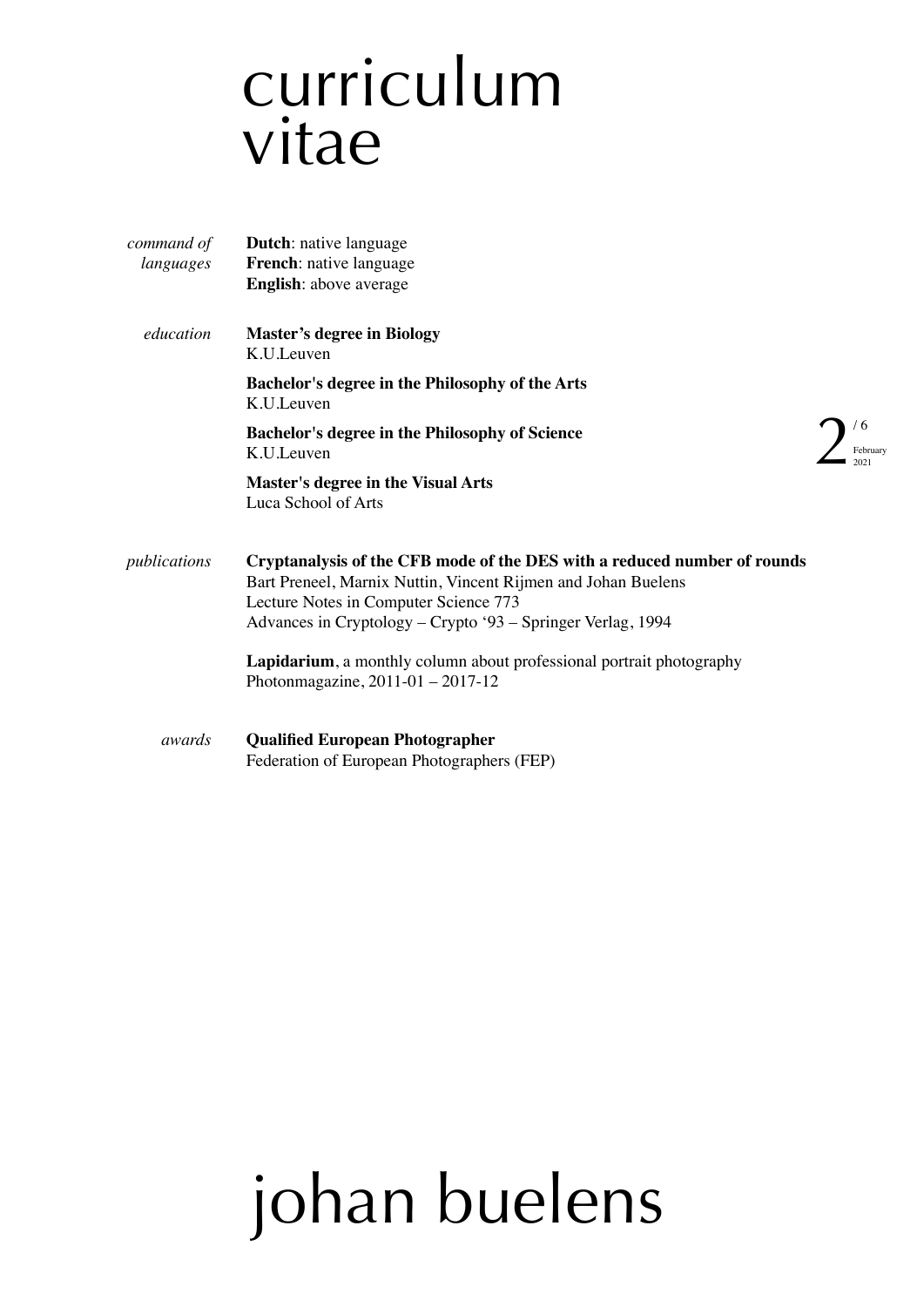### some consultancy assignments

| system architect                        | <b>Federale Overheidsdienst Financiën</b><br>advice on dynamic allocation of resources between logical partitions<br>on an IBM zSeries mainframe cluster<br>IBM zSeries, IBM A9000R, HMC, DLPAR                                                                                                                | $2021 - 02 - 2021 - 02$        |
|-----------------------------------------|----------------------------------------------------------------------------------------------------------------------------------------------------------------------------------------------------------------------------------------------------------------------------------------------------------------|--------------------------------|
| system engineer<br>expert               | <b>MLOZ</b><br>day to day administration of RHEL 6 and 7 (mostly virtual) machines<br>lvm, ansible, bash scripting, C programming, jira, confluence, nagios,<br>scom, squaredup,                                                                                                                               | $2020 - 07 - 2020 - 10$        |
| linux storage<br>on IBM zSeries         | Federale Overheidsdienst Financiën<br>scripting and programming multipath disk I/O monitoring and snapshot<br>administration with RESTful API over libcurl on Suze linux<br>SLES, IBM zSeries, IBM A9000R, bash scripting, C programming, JSON                                                                 | $2019 - 10 - 2019 - 10$<br>/ C |
| linux<br>administration                 | <b>Allianz</b><br>$2019 - 07 - 2019 - 09$<br>managment of and programming on Red Hat Enterprise Linux servers v. 7.2<br>RHEL 7, Confluence, ELK stack (Elastic Search, Logstash, Kibana),<br>Bash scripting, C programming, migration from init to systemd                                                     |                                |
| software<br>administration              | <b>KBC</b><br>$2019 - 01 - 2019 - 03$<br>managment of (mainly virtual) Red Hat Enterprise Linux servers<br>versions $6 \& 7$ in a highly secured banking environment<br>RHEL 6, RHEL 7, Satellite, Keycloak, Ansible, F5, Vmware, Jira, Confluence,<br>Service Now, git, bootstrap 4.0                         |                                |
| cloud<br>automation                     | <b>Devoteam / Telenet</b><br>deployment and automation of cloud infrastructure<br>Ansible, Docker, Kubernetes, Red Hat Openstack, ELK stack (Elastic Search,<br>Logstash, Kibana) and Grafana, Crawling Test Automation                                                                                        | $2018 - 05 - 2018 - 10$        |
| illness                                 |                                                                                                                                                                                                                                                                                                                | $2018 - 01 - 2018 - 05$        |
| embedded<br>development                 | <b>Illuminati</b><br>$2014 - 01 - 2017 - 12$<br>webhosting, design and implementation of a remote-controlled, high-<br>availability webserver cluster using Arduino Mega and Raspberry Pi boards<br>Arduino, Raspbian / Debian, Java, embedded C/C++, HACMP,<br>Oracle VirtualBox VM, CentOS / Red Hat, Ubuntu |                                |
| <i>ict planning</i><br>hard- & software | <b>Charta Vlaanderen / De Bron</b><br>design of a house style and ICT-infrastructure for a new media project<br>HACMP, Debian, SAN, Drupal, Photoshop CS6, Final Cut Pro X                                                                                                                                     | $2012 - 09 - 2013 - 12$        |
| digital photostudio<br>automation       | <b>Illuminati</b><br>implementation of a complete workflow for a digital photostudio<br>OS X, PostgreSQL, Sqlite3, C, Java, bash, html, css, javascript, php,<br>Photoshop CS6, network design (vlan, 802.3ad trunking), iSCSI, SAN                                                                            | $2009 - 01 - 2012 - 09$        |

### johan buelens

#### February  $021$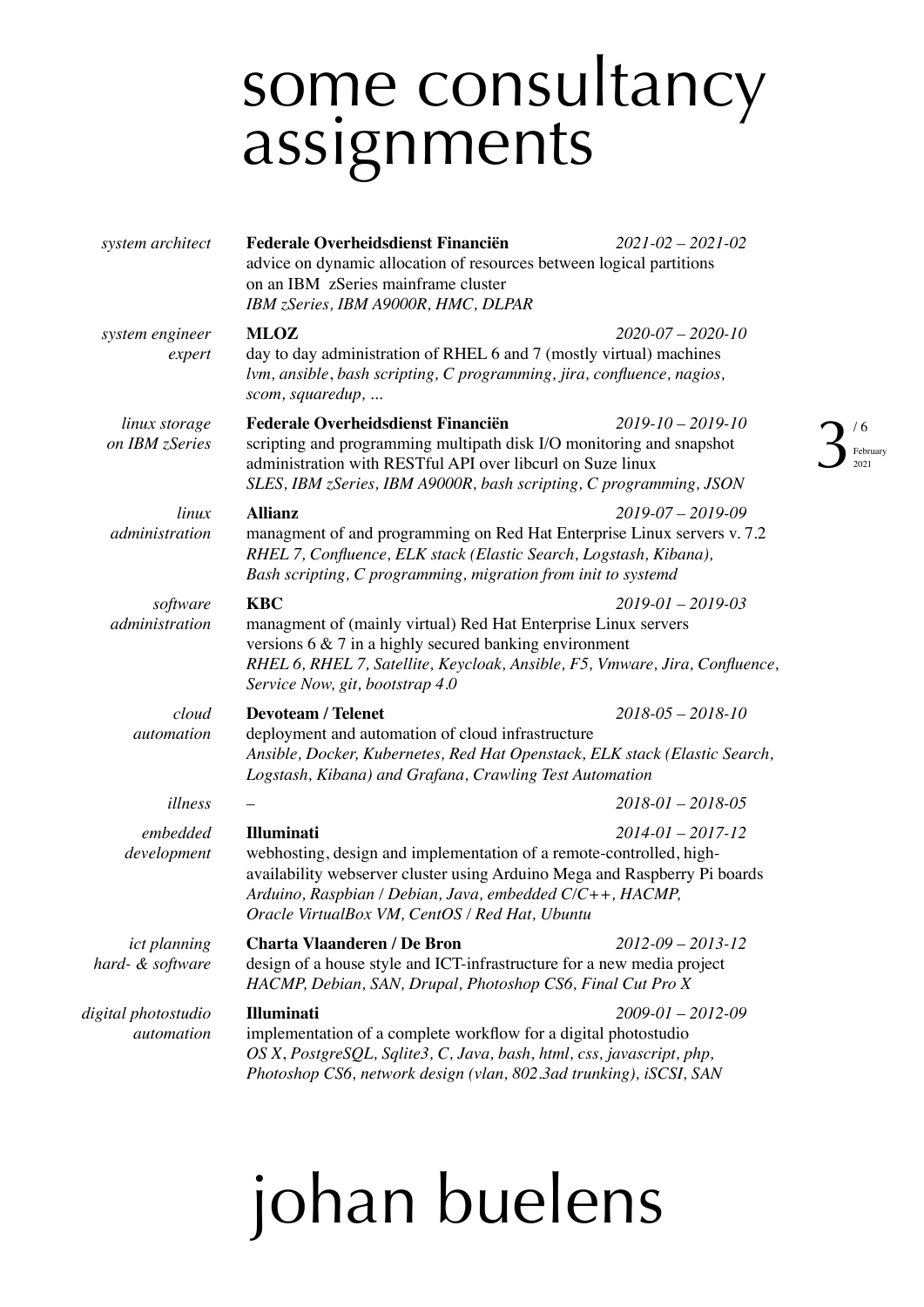#### some consultancy assignments

| virtual servers<br>provisioning      | <b>IBM / Total Petrofina Research</b><br>partitioning of IBM pSeries servers into Linux virtual servers<br>IBM pSeries, AiX 5.3, VIO, SAN, Linux Red Hat & Suse                                                                                                | $2008 - 09 - 2008 - 12$       |
|--------------------------------------|----------------------------------------------------------------------------------------------------------------------------------------------------------------------------------------------------------------------------------------------------------------|-------------------------------|
| <i>ibm pSeries</i><br>administration | <b>IBM / Randstad Interim</b><br>installation and partitioning of IBM pSeries servers<br>IBM pSeries, AiX 5.3, VIO, Linux Red Hat & Suse                                                                                                                       | $2008 - 08 - 2008 - 09$       |
| ibm pSeries<br>administration        | <b>IBM</b> / Electrabel<br>daily administration of IBM pSeries servers and Linux virtual machines<br>IBM pSeries, AiX 5.3, VIO, Linux                                                                                                                          | $2008 - 08 - 2008 - 08$<br>/6 |
| server farm<br>management            | <b>IBM / Fortis Bank</b><br>optimization analysis and update planning of an ageing server park<br>HP-UX, Solaris 8, Linux, AiX 5.3                                                                                                                             | $2008 - 03 - 2008 - 08$       |
| <i>ibm pSeries</i><br>administration | <b>BMW Financial Services</b><br>installation and managment of IBM pSeries servers<br>IBM pSeries, AiX 5.3, VIO                                                                                                                                                | $2007 - 08 - 2008 - 04$       |
| network managment                    | Ministerie van de Vlaamse Gemeenschap<br>$2007 - 02 - 2008 - 02$<br>provisioning and security managment of cisco switches and routers<br>Cisco IOS, SNMP, Radius, VMware, HP blades & ILO, Suse Linux SLES10,<br>Cacti, MySQL, PostgreSQL, Oracle 10g          |                               |
| <i>ibm pSeries</i><br>provisioning   | <b>USG People</b><br>installation of two delocalized IBM pSeries HACMP clusters<br>IBM pSeries, AiX 5.3, HMC, VIO                                                                                                                                              | $2006 - 08 - 2006 - 09$       |
| web development                      | <b>Euroclear Bank</b><br>$2004 - 04 - 2006 - 06$<br>analysis, design and development of an intranet-based management system<br>for a heterogeneous network of Unix computers<br>UX design, AiX, Linux, Solaris, apache, mysql, php, ssh, sudo, shell scripting |                               |
| factory automation                   | <b>AMI Semiconductor</b><br>proof-of-concept and feasibility study for a cross-platform automation<br>project using Remote Procedure Calls (RPC) in an industrial semiconductor<br>production plant<br>Linux, HP-UX, VMS, RPC                                  | $2004 - 03 - 2004 - 04$       |
| systems<br>administration            | <b>KAVA</b><br>administration of a heterogeneous network; design and implementation<br>of backup and recovery procedures; porting of legacy applications<br>C, Ksh, Linux, UnixWare, Informix, C-ISAM, apache, sendmail, ssh                                   | $2003 - 10 - 2004 - 01$       |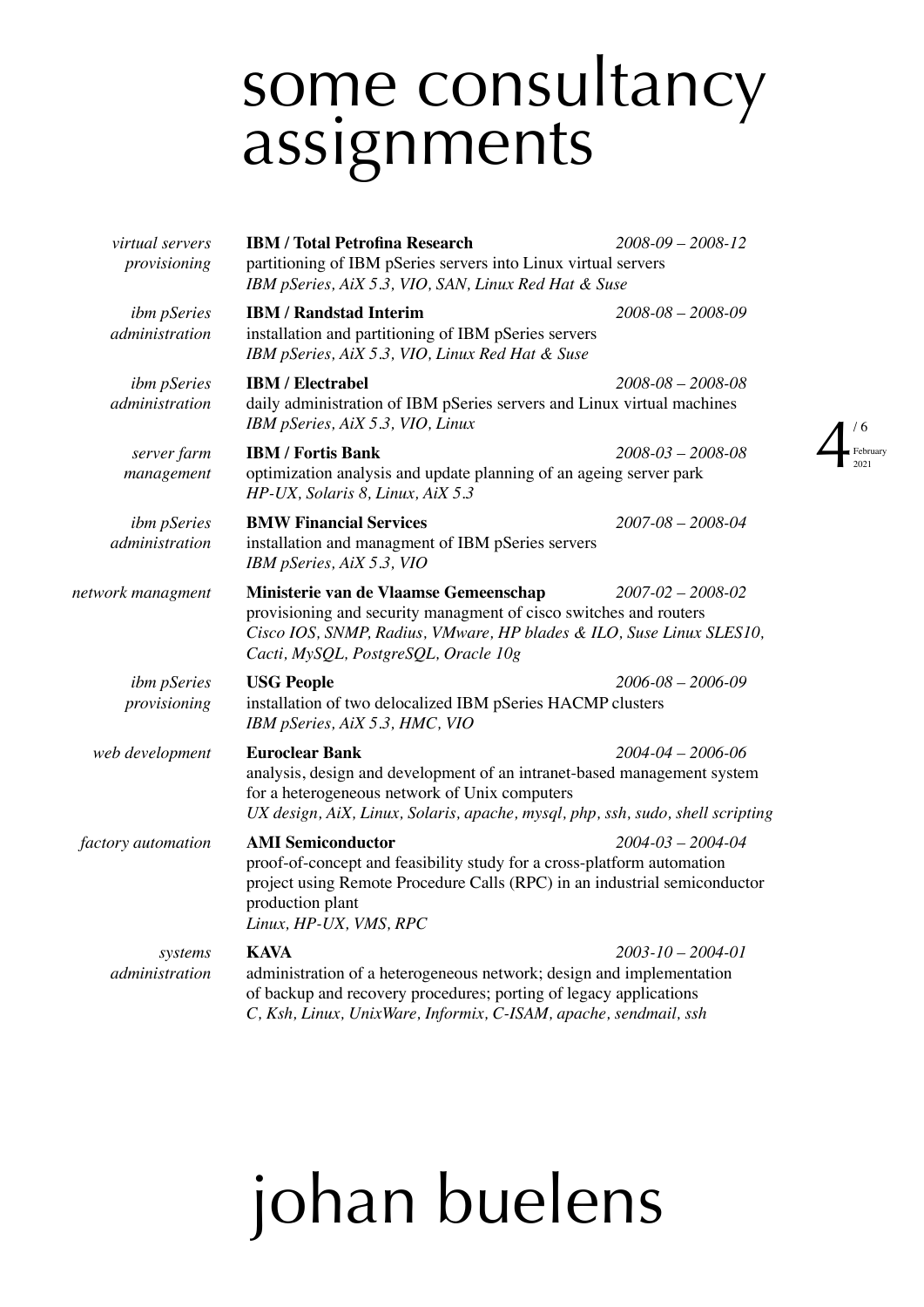#### some consultancy assignments

February 2021

| installation software           | <b>ASML</b><br>architecture, design and implementation of new installation and patching<br>software for lithography steppers and scanners<br>Solaris 8 administration, shell scripting and scripting tools, Java & JDBC,<br>XML, Safer C, qac, insure, software quality management | $2002 - 06 - 2003 - 08$        |
|---------------------------------|------------------------------------------------------------------------------------------------------------------------------------------------------------------------------------------------------------------------------------------------------------------------------------|--------------------------------|
| internet services               | <b>Tiscali</b><br>integration of six existing ISP's into a new European-wide standard<br>platform and product offering<br>Linux, Solaris 8, Mac OS/X, php, HTML, PostgreSQL                                                                                                        | $2001 - 11 - 2002 - 01$        |
| <i>invoicing software</i>       | <b>Sodexo Pass</b><br>euro-conversion and partial redesign of a document processing application<br>Linux, OSF/1, C, Oracle, Postscript programming                                                                                                                                 | / C<br>$2001 - 03 - 2001 - 06$ |
| document processing             | <b>Xerox</b><br>data-driven text and graphics generation for a banking company<br>Linux, Solaris 8, C++, CompuSet, Postscript                                                                                                                                                      | $2000 - 10 - 2001 - 01$        |
| banking software<br>development | Cimad / IBM<br>$1998-09 - 2000-10$<br>integration of SNMP in the CTS middleware; development of the 'System<br>Level Performance Reporting' part of the 'Continuous Link Settlement Bank'<br>software<br>AiX 4.3, Linux, C++, SNMP, Netview, Embedded SQL, DB2                     |                                |
| edi                             | <b>General Electric Information Services</b><br>re-engineering of an existing Electronic Data Interchange package used in<br>the automotive industry towards a client/server model using TCP/IP<br>$HP$ -UX, C, C++, Java, TCP/IP, Tcl/Tk                                          | $1997 - 09 - 1998 - 03$        |
| digital imaging                 | <b>Duplimedia</b><br>audit and reorganization of the digital imaging department of the leading<br>Brussels based professional photolab<br>Digital Imaging, HRM                                                                                                                     | $1997-03 - 1997-06$            |
| multimedia                      | <b>KOS</b> International<br>design and development of multimedia presentations for the pharmaceutical<br>industry using authoring tools<br>Linux, TX-authoring                                                                                                                     | $1995 - 11 - 1996 - 12$        |